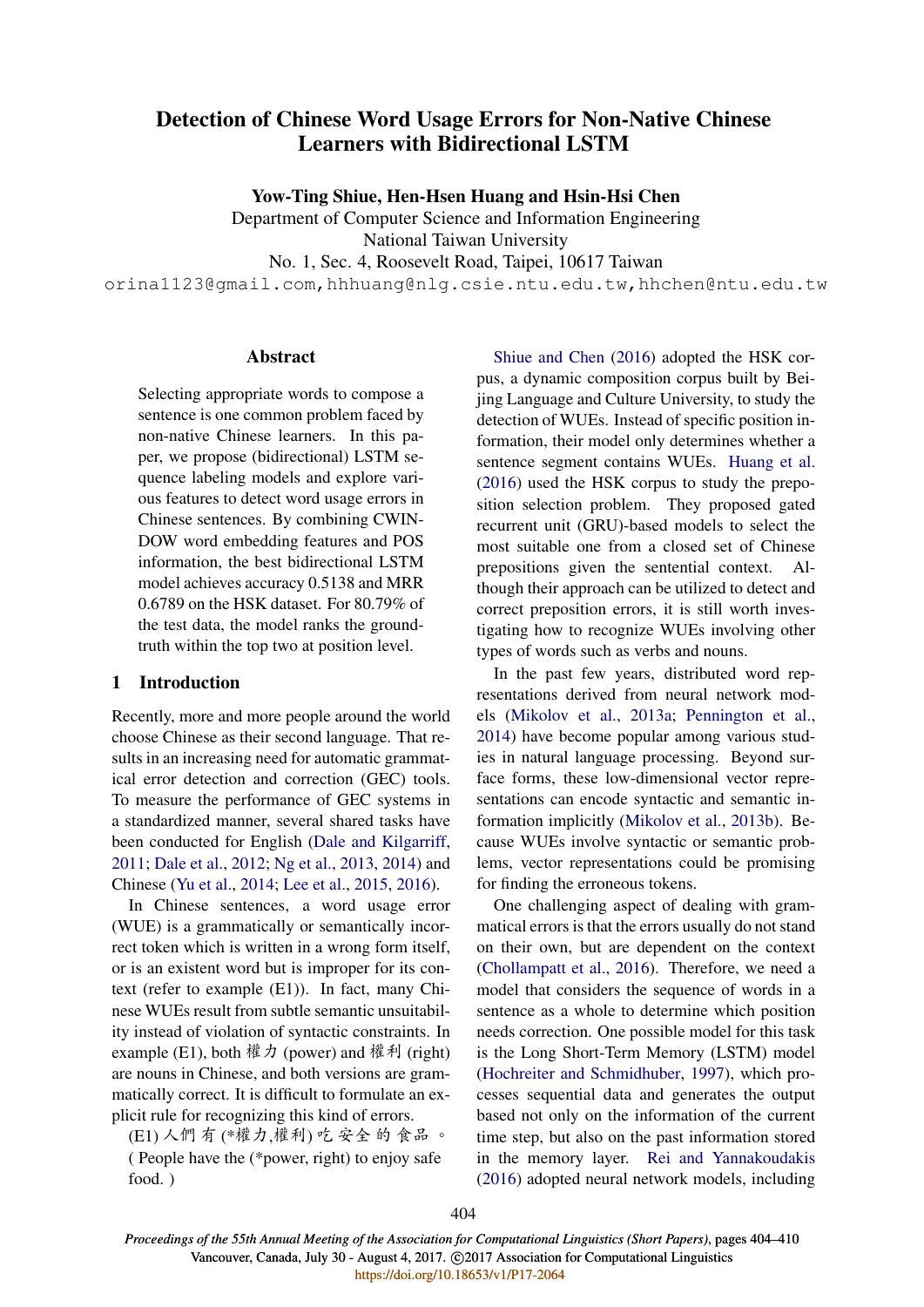LSTM, to detect errors in English learner writing. However, they mainly focused on comparing different composition architectures under the same word representation, so it remained unclear to what extent pre-trained word embeddings can help. Huang and Wang (2016) used LSTM for Chinese grammatical error diagnosis, but their models are trained only on learner data, without external well-formed text. That means the performance might be limited by the relatively small amount of annotated sentences written by foreign learners.

This paper utilizes LSTM and its extension (Bidirectional LSTM) along with the information derived from external resources to deal with Chinese WUE detection. Several types of pre-trained word embeddings and additional token-level features are considered. Each token in a sentence will be labeled correct or incorrect. Experimental results show that our models can rank the groundtruth error position toward the top of the candidate list.

# 2 WUE Detection Based on Bidirectional LSTM

We formulate the Chinese WUE detection task as a sequence labeling problem. Each token, the fundamental unit after word segmentation, is labeled either correct (0) or incorrect (1).

We utilize the LSTM model for labeling. LSTM models long sequences better than simple recurrent neural network (RNN) does, since it is equipped with input, output and forget gates to control how much information is used. The ability of LSTM to capture longer dependencies among time steps makes it suitable for modeling the complex dependencies of the erroneous token on the other parts of the sentence.

We train the LSTM model with the Adam optimizer (Kingma and Ba, 2014) implemented in Keras (Chollet, 2015). The loss function is binary cross entropy. The batch size and the initial learning rate is set to 32 and 0.001 respectively. The training process is stopped when the validation accuracy does not increase for two consecutive epochs. The model with the highest validation accuracy is selected as the final model.

We apply a sigmoid activation function before the output layer, so the output score of each token, which is between 0 and 1, can be interpreted as the predicted level of incorrectness. With these scores,

our system can output a ranked list of candidate error positions. The positions with the highest incorrectness scores will be marked as incorrect. In (E2) we show an example labeling result of our system. The tokens 差 (bad) and 知識 (knowledge), with the highest scores, are most likely to be incorrect.

(E2) 學習 的 知識 也 很 差 0.056 0.035 0.153 0.039 0.030 0.429 ( The knowledge learned is also very bad. )

Bidirectional LSTM (Schuster and Paliwal, 1997) is an extension of LSTM which includes a backward LSTM layer. Both information before and after the current time step are taken into consideration. We need the "future" information to detect the error in example (E3). The incorrectness of the token 留在 (left at) cannot be determined without considering its object 我們 (us).

(E3) 店 是 爸爸 (\*留在,留給) 我們 的 。

( The store is our father left (\*at,to) us. )

# 3 Sequence Embedding Features

We consider the word sequence in a sentence and the corresponding POS tag sequence. They are mapped to sequences of real-valued vectors through an embedding layer. These vectors are also updated during the training process.

#### 3.1 Word Embeddings

We set the word embedding size to 400. Besides randomly initialized embedding, we also tried several types of pre-trained word vectors. To train the word embeddings, we utilize the Chinese part of the ClueWeb09 dataset<sup>1</sup>. The Chinese part was extracted and segmented by Yu et al. (2012).

# CBOW/Skip-gram Word Embeddings

We trained word vectors with the two architectures included in the word2vec software (Mikolov et al., 2013a). The continuous bag-of-words model (CBOW) uses the words in a context window to predict the target word, while the skipgram model (SG) uses the target word to predict every word in the context window.

# CWINDOW/Structured Skip-gram Word Embeddings

Taking the order of the context words into consideration, we also employ the continuous window model (CWIN) and the structured skip-gram

<sup>1</sup> http://lemurproject.org/clueweb09.php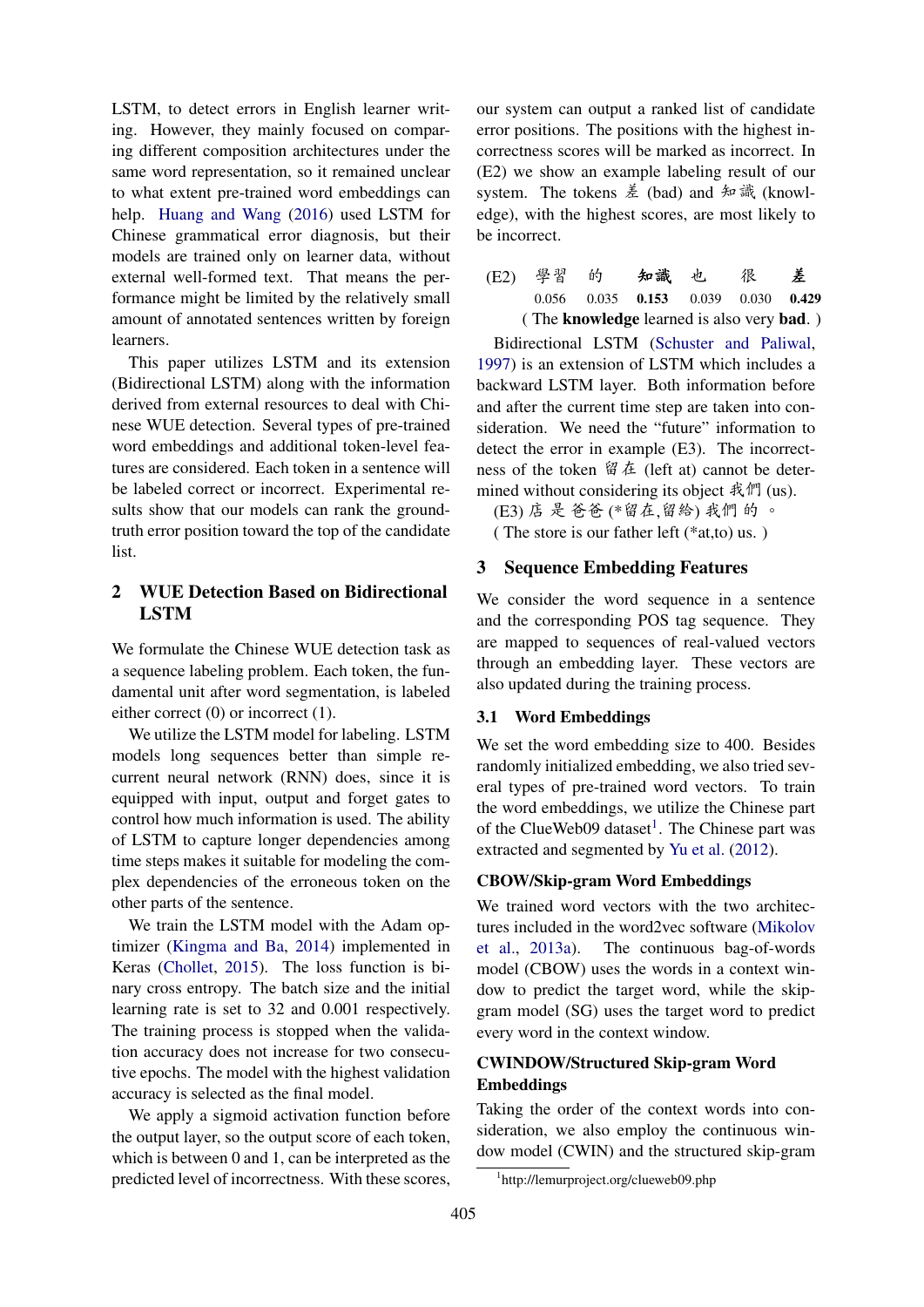model (Struct-SG) (Ling et al., 2015). The former replaces the summation of context word vectors in CBOW with a concatenation operation, and the latter applies different projection matrices for predicting context words in different relative position with the target word.

# 3.2 POS Embeddings

The POS embeddings are randomly initialized. We set the embedding size to 20, which is slightly smaller than the number of different POS tags (30) in our dataset.

# 4 Token Features

In addition to representing each token as a realvalued vector, we also incorporate some abstract features. These features are derived from the Google Chinese Web 5-gram corpus (Liu et al., 2010) and will be referred to as "n-gram features".

#### 4.1 Out-of-Vocabulary Indicator

This feature is simply a bit indicating whether a word is an out-of-vocabulary word or not. If a token never appears in the Web 5-gram corpus, the bit is set to 1; otherwise it is set to 0.

## 4.2 N-gram Probability Features

We compute the n-gram probability of each token using the occurrence count in the Web 5-gram corpus. We consider only up to trigrams since the probabilities are mostly zero when  $n > 3$ . Given the limited amount of available learner data, these probabilities may serve as useful features indicating how likely an expression is valid in Chinese.

#### 5 Experiments

#### 5.1 Dataset

We obtain the "wrong" part of the HSK dataset used in (Shiue and Chen, 2016). Each sentence segment has exactly one token-level position that is erroneous. Word segmentation and POS tagging are performed with the Stanford CoreNLP toolkit (Manning et al., 2014). We filter out any sentence segment whose corrected version differs from it by more than one token due to segmentation issue. That is, we only focus on the cases in which the error can be corrected by replacing one single token. After filtering, we end up with 10,510 sentence segments. We use 10% data for validation and testing respectively, and the remaining 80% data as the training set.

#### 5.2 Evaluation

#### Accuracy

We use the detection accuracy as our main evaluation metric. A test instance is regarded as correct only if our system gives the highest score of incorrectness for the ground-truth position. This metric is relatively strict as the average length of the sentence segments in our dataset is 9.24. The McNemar's test is adopted to perform statistical significance test.

#### Mean Reciprocal Rank (MRR)

The mean reciprocal rank rewards the test instances for which the model ranks the ground-truth near the top of the candidate list. MRR is defined as  $\frac{1}{N} \sum_{i=1}^{N} \frac{1}{\text{rank}}$  $\frac{1}{rank(i)}$ , where N is the total number of test instances and  $rank(i)$  is the rank of the ground-truth position of test instance i.

# Hit@k Rate

The Hit@k rate regards a test instance as correct if the answer is ranked within the top k places. In the experiments, k is set to 2. We report this metric since one of the most common types of WUEs is collocation error. In example (E2), the problem involves a pair of words, i.e., the adjective 差 (bad) is not a suitable modifier of the noun 知識 (knowledge). (E4) and (E5) are both acceptable.

(E4) 學習 的 知識 也 很 不足

- ( The knowledge learned is also insufficient. )
- (E5) 學習 的 態度 也 很 差
- ( The attitude of learning is also very bad. )

Which correction is better highly depends on the context or even the intended meaning in the writer's mind. If the model proposes two potentially erroneous tokens which are closely related to each other, it can be useful for Chinese learners.

#### Hit@r% Rate

Finding the exact position of the error could be more challenging in a longer sentence segment. We propose another hit rate measure which takes the segment length (len) into account. Specifically, we regard one test instance as correct if the answer is ranked within the top max $(1, \ell e n \ast$  $r\%$ ) candidates. We report hit @20%. That is, for segments shorter than 10 tokens, the system is allowed to propose one candidate; for those whose length is between 10 and 14, the system is allowed to propose two, and so on. Equivalently, this measure judges whether our system can rank the ground-truth error position within the top 20%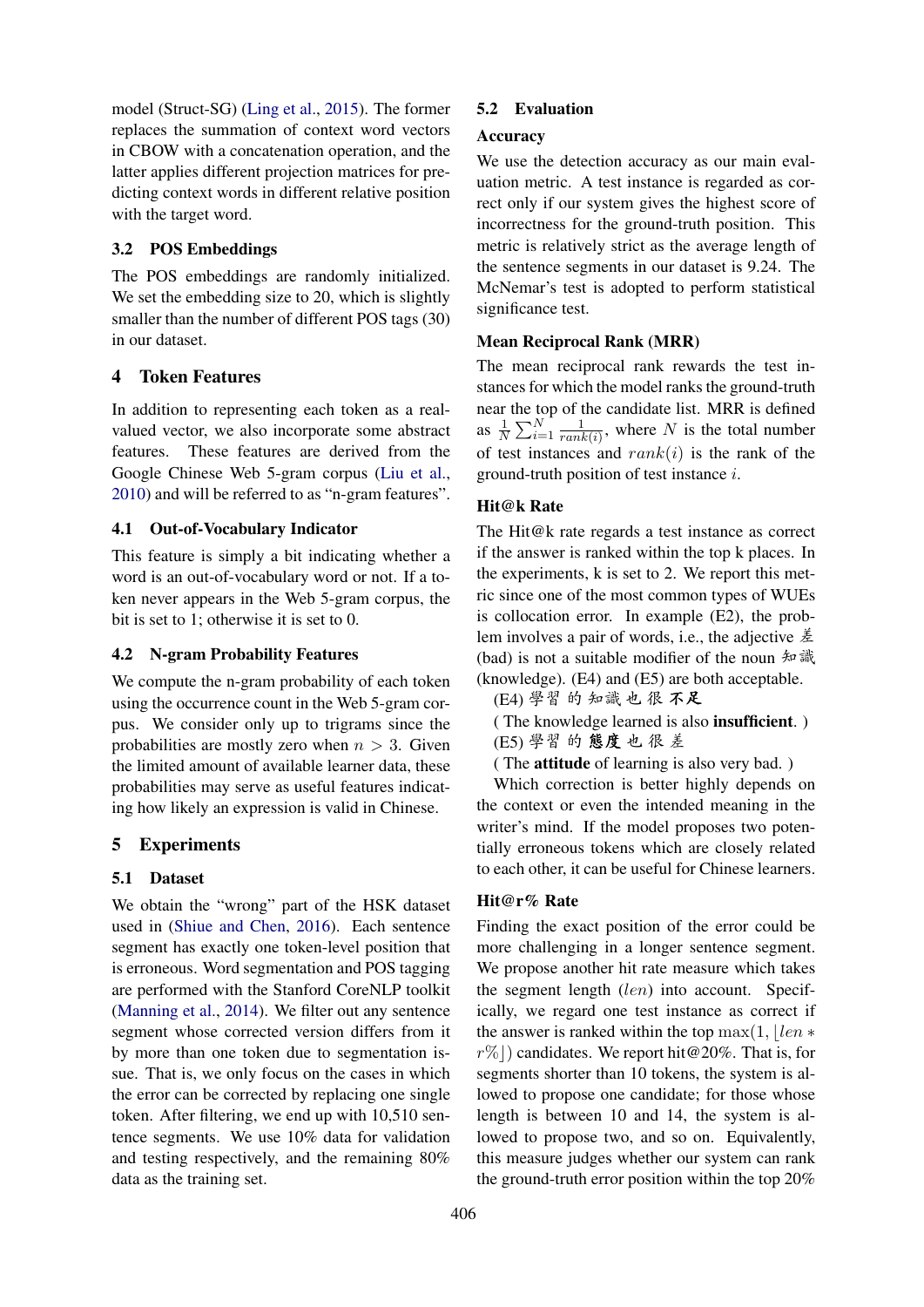| Model           | <b>Features</b>            | Accuracy | <b>MRR</b> | Hit@2  | Hit@20% |
|-----------------|----------------------------|----------|------------|--------|---------|
| Random Baseline |                            | 0.1239   | 0.3312     | 0.2478 | 0.1611  |
|                 | Rand. Init. Word Embedding | 0.4186   | 0.6010     | 0.7222 | 0.6565  |
|                 | <b>CBOW</b>                | 0.4072   | 0.5923     | 0.7155 | 0.6432  |
|                 | $CBOW + POS$               | 0.4263   | 0.6150     | 0.7564 | 0.6908  |
|                 | $CBOW + POS + n-gram$      | 0.4386   | 0.6204     | 0.7526 | 0.6755  |
|                 | SG                         | 0.4072   | 0.5910     | 0.7146 | 0.6365  |
| <b>LSTM</b>     | $SG + POS$                 | 0.4301   | 0.6170     | 0.7593 | 0.6965  |
|                 | $SG + POS + n-gram$        | 0.4386   | 0.6205     | 0.7507 | 0.6755  |
|                 | <b>CWIN</b>                | 0.4853   | 0.6537     | 0.7774 | 0.7031  |
|                 | $CWIN + POS$               | 0.4681   | 0.6435     | 0.7783 | 0.7022  |
|                 | $CWIN + POS + n-gram$      | 0.4700   | 0.6502     | 0.7945 | 0.7269  |
|                 | Struct-SG                  | 0.4710   | 0.6412     | 0.7650 | 0.6889  |
|                 | $Struct-SG + POS$          | 0.4757   | 0.6441     | 0.7593 | 0.6822  |
|                 | $Struct-SG + POS + n-gram$ | 0.4881   | 0.6577     | 0.7840 | 0.7184  |
| <b>Bi-LSTM</b>  | <b>CWIN</b>                | 0.4795   | 0.6547     | 0.7840 | 0.7174  |
|                 | $CWIN + POS$               | 0.5138   | 0.6789     | 0.8097 | 0.7479  |
|                 | $CWIN + POS + n-gram$      | 0.4948   | 0.6719     | 0.8173 | 0.7507  |
|                 | Struct-SG                  | 0.4710   | 0.6412     | 0.7650 | 0.6889  |
|                 | $Struct-SG + POS$          | 0.4757   | 0.6441     | 0.7593 | 0.6822  |
|                 | $Struct-SG + POS + n-gram$ | 0.4948   | 0.6658     | 0.8040 | 0.7374  |

Table 1: Performance of the LSTM/Bi-LSTM sequence labeling models with different sets of features.

of the candidate list. This metric compromises Accuracy and Hit@k.

#### 6 Results and Analysis

Table 1 shows the performance of our WUE detection models with different input features. The random baseline is a system randomly choosing one token as the incorrect position. The LSTM model using only randomly initialized word embeddings largely outperforms the random baseline. The pre-trained CBOW/SG word embeddings seem not very useful, leading to detection performance slightly lower than the model with random initial word embeddings. For both CBOW and SG, introducing the POS sequence improves the detection accuracy by about 2% and also improves all other measurements. The n-gram features further increase the accuracy by about 1%.

On the other hand, the CWIN and Struct-SG embeddings themselves are very powerful. Incorporating the POS and n-gram features leads to only slight improvements in terms of accuracy. Despite the small impact on accuracy, the n-gram features bring obvious improvements on hit@2 and hit@20% rates, indicating that they do facilitate the model in promoting the rank of the ground-truth position. Under the same set of features, all models with CWIN/Struct-SG significantly outperform their CBOW/SG counterparts  $(p < 0.05)$ .

Bidirectional LSTM (Bi-LSTM) further enhance the performance of LSTM. The Bi-LSTM

with CWIN+POS features achieves the best accuracy and MRR, and significantly outperforms its LSTM counterpart ( $p < 0.005$ ). Bi-LSTM with CWIN+POS+n-gram features achieves the best Hit@2 and Hit@20%. To take a closer look, we analyze the performance of the two types of models on different length of segments in Table 2. We use the versions with all set of features and report hit@20% rates. Using Bi-LSTM leads to some improvement on short ( $\leq$  9 tokens) segments, and larger improvement on mid-length (10~14 tokens) ones. Even longer ( $\geq 15$  tokens) segments are relatively rare since foreign learners seldom construct complex sentences.

In Section 5.2 we justify the use of the hit $@2$ metric by pointing out that a WUE usually involves a pair of words dependent on each other. We can verify whether the top two candidates proposed by our model are closely related by examining the dependency distance. We take the output of the Bi-LSTM model with CWIN+POS+ngram features and analyze the error cases where the model ranks the ground-truth error position second. We use the dependency parsing output of CoreNLP to construct an undirected graph, where

| Length (# tests) | # proposed | <b>LSTM</b> | <b>Bi-LSTM</b> |
|------------------|------------|-------------|----------------|
| < 9(645)         |            | 0.7426      | 0.7659         |
| 10~14(317)       |            | 0.6908      | 0.7319         |
| > 15(89)         | > 3        | 0.7416      | 0.7079         |

Table 2: Hit@20% rates of LSTM and Bi-LSTM on segments with different lengths.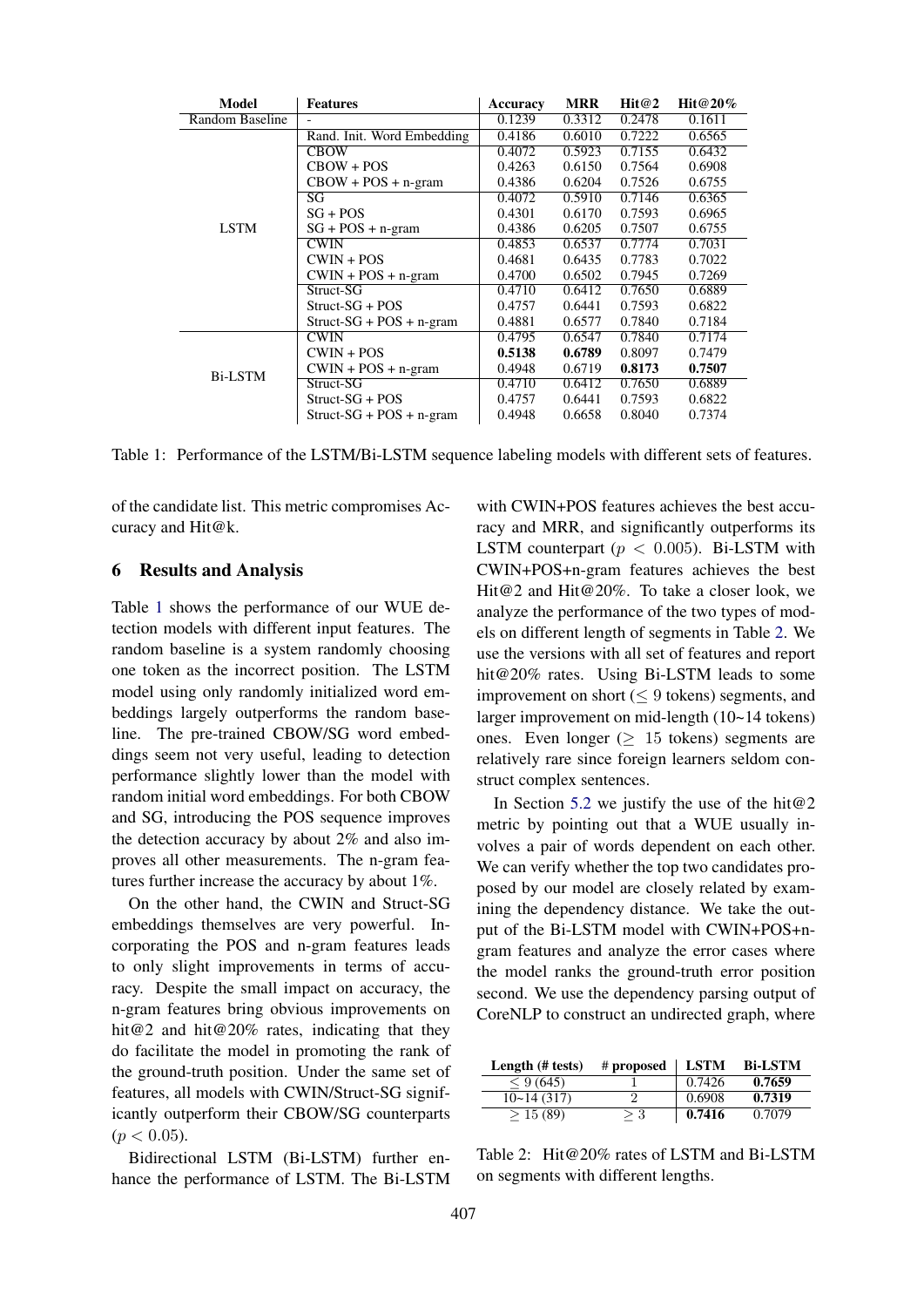| # correct $(c_1 = a)$                           | 520 (49.48%) |
|-------------------------------------------------|--------------|
| # tests where $c_2 = a$                         | 339 (32.25%) |
| Average $dis(c_1, c_2)$ when $c_2 = a$          | 2.07         |
| # tests where $c_2 = a$ and $dis(c_1, c_2) = 1$ | 129 (12.27%) |

Table 3: Summary of the analysis of the dependency between the top two candidates proposed by the CWIN+POS+n-gram Bi-LSTM model. a denotes the ground-truth error position.  $c_1$  and  $c_2$ denote the first and the second candidate positions proposed by the model.  $dis(c_1, c_2)$  is the distance between  $c_1$  and  $c_2$  on the dependency graph.

| POS (# tests) | <b>CWIN</b> | <b>CWIN+POS</b> |
|---------------|-------------|-----------------|
| VV (325)      | 0.8123      | 0.8185          |
| NN (282)      | 0.6879      | 0.7447          |
| AD (134)      | 0.6194      | 0.7015          |

Table 4: Hit@20% rates of Bi-LSTM models with or without POS features on three most frequent POS tags of the erroneous token.

each dependency corresponds to an edge, and calculate the shortest distance between the top two candidates in these cases. The results are summarized in Table 3. The average distance (2.07) is small compared to the average length of the segments (9.24), indicating that our model can consider the dependencies among words when ranking the candidate positions.

A factor that might limit the effectiveness of POS features is that the POS tagger trained on well-formed text may not perform well on noisy learner data. In fact, for 26.7% of the test data, the POS tag of the original erroneous token differs from that of its corrected version. We compare the performance of the model with or without POS features on three most frequent POS tags in Table 4. As can be seen, the POS information of the erroneous segment, which potentially contains errors, can still be helpful for detecting anomaly of the segment. In example (E6) we show the scores of incorrectness predicted by models with or without POS features. The "DEC + AD" construction is invalid in Chinese, so in this case the error can be detected more easily if POS information is available.

|                                       |  | (E6) 應該 有 別人 的 *盡力                             |  |
|---------------------------------------|--|------------------------------------------------|--|
| POS tag VV VE NN DEC AD               |  |                                                |  |
| w/o POS 0.048 0.226 0.030 0.016 0.042 |  |                                                |  |
| w/POS 0.010 0.066 0.031 0.071 0.077   |  |                                                |  |
|                                       |  | (There should be someone else's $\ast$ utmost) |  |

( There should be someone else's \*utmost. )

| Word            | Error rate   | <b>Precision</b> | <b>Recall</b> |
|-----------------|--------------|------------------|---------------|
| 產生 (generate)   | 0.571(8/14)  | 0.700(7/10)      | 0.875(7/8)    |
| 經驗 (experience) | 0.500(5/10)  | 0.667(4/6)       | 0.800(4/5)    |
| 發生 (happen)     | 0.455(5/11)  | 0.571(4/7)       | 0.800(4/5)    |
| 而 $(so)$        | 0.417(20/48) | 0.550(11/20)     | 0.550(11/20)  |

Table 5: Precision/recall of Bi-LSTM models with CWIN+POS features on four most commonly misused  $(err\_rate(w) > 0.4)$  words.

In Table 5 we show the precision/recall of the Bi-LSTM model with CWIN+POS features on four most commonly misused words. The error rate of a word  $w$  is calculated on the test set by  $err\_rate(w) = \frac{\text{\# segments in which } w \text{ is misused}}{\text{\# segments containing } w}$ . We exclude words that occur in less than 10 segments regardless of their error rates. In general, our model achieves high recall and fair precision. Discriminating correct and wrong usage of the conjunction  $\bar{m}$  (so), which often connects more than one segment, seems to be the most difficult. For example, in  $(E7)$  the inappropriateness of  $\overline{m}$  cannot be recognized unless we consider the wider context of this segment.

(E7) (\*而,並) 當成 此生 做人 的 道理 ( ..., (\*so,and) take it as a lifelong way to behave around others. )

#### 7 Conclusion

In this paper we propose an LSTM-based sequence labeling model for detecting WUEs in sentences written by non-native Chinese learners. The experimental results suggest that the CWIN/Struct-SG embeddings, which consider word orders, are better word features for Chinese WUE detection. Moreover, Bi-LSTM is more preferred than LSTM. While a wrong usage often involves more than one token, making it difficult to determine which one should be corrected, the best model can rank the ground-truth error position within the top two in 80.97% of the cases.

One possible future direction is to exploit more sophisticated structural information such as dependency paths. Moreover, it is also worth studying how to extend our system to cope with the correction task.

#### Acknowledgments

This research was partially supported by Ministry of Science and Technology, Taiwan, under grants MOST-104-2221-E-002-061-MY3 and MOST-105-2221-E-002-154-MY3.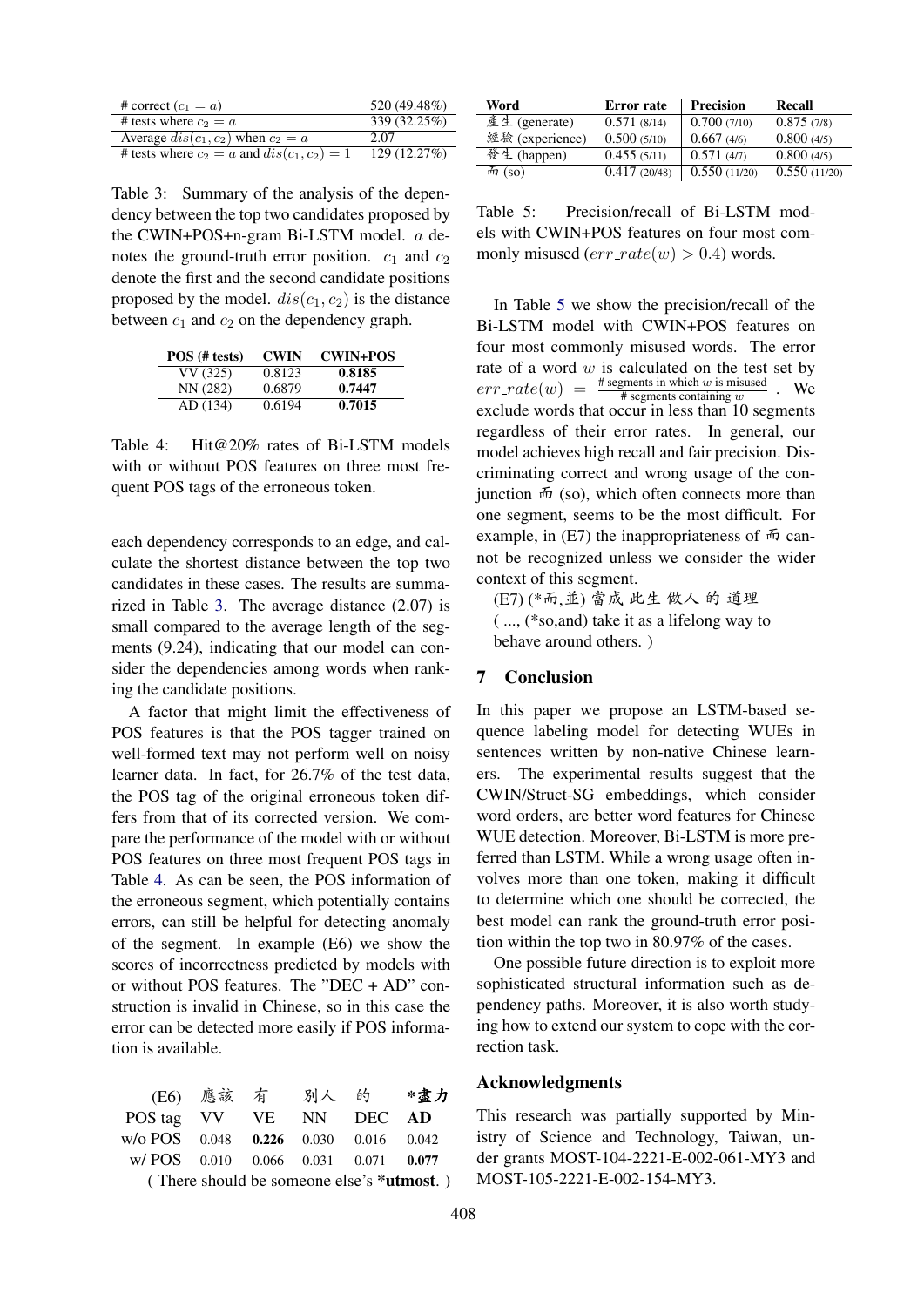#### References

Shamil Chollampatt, Kaveh Taghipour, and Hwee Tou Ng. 2016. Neural network translation models for grammatical error correction. In *Proceedings of the Twenty-Fifth International Joint Conference on Artificial Intelligence*. pages 2768–2774.

François Chollet. 2015. Keras. https://github. com/fchollet/keras.

- Robert Dale, Ilya Anisimoff, and George Narroway. 2012. Hoo 2012: A report on the preposition and determiner error correction shared task. In *Proceedings of the Seventh Workshop on Building Educational Applications Using NLP*. Association for Computational Linguistics, pages 54–62. http://aclweb.org/anthology/W12-2006.
- Robert Dale and Adam Kilgarriff. 2011. Helping our own: The hoo 2011 pilot shared task. In *Proceedings of the 13th European Workshop on Natural Language Generation*. Association for Computational Linguistics, pages 242–249. http://aclweb.org/anthology/W11-2838.
- Sepp Hochreiter and Jürgen Schmidhuber. 1997. Long short-term memory. *Neural computation* 9(8):1735–1780.
- Hen-Hsen Huang, Yen-Chi Shao, and Hsin-Hsi Chen. 2016. Chinese preposition selection for grammatical error diagnosis. In *Proceedings of COLING 2016, the 26th International Conference on Computational Linguistics: Technical Papers*. The COL-ING 2016 Organizing Committee, pages 888–899. http://aclweb.org/anthology/C16-1085.
- Shen Huang and Houfeng Wang. 2016. Bi-lstm neural networks for chinese grammatical error diagnosis. In *Proceedings of the 3rd Workshop on Natural Language Processing Techniques for Educational Applications (NLPTEA 2016)*. The COL-ING 2016 Organizing Committee, pages 148–154. http://aclweb.org/anthology/W16-4919.
- Diederik Kingma and Jimmy Ba. 2014. Adam: A method for stochastic optimization. *arXiv preprint arXiv:1412.6980* .
- Lung-Hao Lee, Gaoqi Rao, Liang-Chih Yu, Endong Xun, Baolin Zhang, and Li-Ping Chang. 2016. Overview of nlp-tea 2016 shared task for chinese grammatical error diagnosis. In *Proceedings of the 3rd Workshop on Natural Language Processing Techniques for Educational Applications (NLPTEA 2016)*. The COLING 2016 Organizing Committee, pages 40–48. http://aclweb.org/anthology/W16- 4906.
- Lung-Hao Lee, Liang-Chih Yu, and Li-Ping Chang. 2015. Overview of the nlp-tea 2015 shared task for chinese grammatical error diagnosis.

In *Proceedings of the 2nd Workshop on Natural Language Processing Techniques for Educational Applications (NLPTEA 2015)*. Association for Computational Linguistics, pages 1–6. https://doi.org/10.18653/v1/W15-4401.

- Wang Ling, Chris Dyer, W. Alan Black, and Isabel Trancoso. 2015. Two/too simple adaptations of word2vec for syntax problems. In *Proceedings of the 2015 Conference of the North American Chapter of the Association for Computational Linguistics: Human Language Technologies (HLT-NAACL)*. Association for Computational Linguistics, pages 1299–1304. https://doi.org/10.3115/v1/N15-1142.
- Fang Liu, Meng Yang, and Dekang Lin. 2010. Chinese web 5-gram version 1. *Linguistic Data Consortium, Philadelphia* .
- Christopher Manning, Mihai Surdeanu, John Bauer, Jenny Finkel, Steven Bethard, and David Mc-Closky. 2014. The stanford corenlp natural language processing toolkit. In *Proceedings of 52nd Annual Meeting of the Association for Computational Linguistics: System Demonstrations*. Association for Computational Linguistics, pages 55–60. https://doi.org/10.3115/v1/P14-5010.
- Tomas Mikolov, Kai Chen, Greg Corrado, and Jeffrey Dean. 2013a. Efficient estimation of word representations in vector space. *arXiv preprint arXiv:1301.3781* .
- Tomas Mikolov, Wen-tau Yih, and Geoffrey Zweig. 2013b. Linguistic regularities in continuous space word representations. In *Proceedings of the 2013 Conference of the North American Chapter of the Association for Computational Linguistics: Human Language Technologies (HLT-NAACL)*. Association for Computational Linguistics, pages 746–751. http://aclweb.org/anthology/N13-1090.
- Tou Hwee Ng, Mei Siew Wu, Ted Briscoe, Christian Hadiwinoto, Hendy Raymond Susanto, and Christopher Bryant. 2014. The conll-2014 shared task on grammatical error correction. In *Proceedings of the Eighteenth Conference on Computational Natural Language Learning: Shared Task*. Association for Computational Linguistics, pages 1–14. https://doi.org/10.3115/v1/W14-1701.
- Tou Hwee Ng, Mei Siew Wu, Yuanbin Wu, Christian Hadiwinoto, and Joel Tetreault. 2013. The conll-2013 shared task on grammatical error correction. In *Proceedings of the Seventeenth Conference on Computational Natural Language Learning: Shared Task*. Association for Computational Linguistics, pages 1–12. http://aclweb.org/anthology/W13- 3601.
- Jeffrey Pennington, Richard Socher, and Christopher Manning. 2014. Glove: Global vectors for word representation. In *Proceedings of the 2014 Conference on Empirical Methods in Natural Language Processing (EMNLP)*. Association